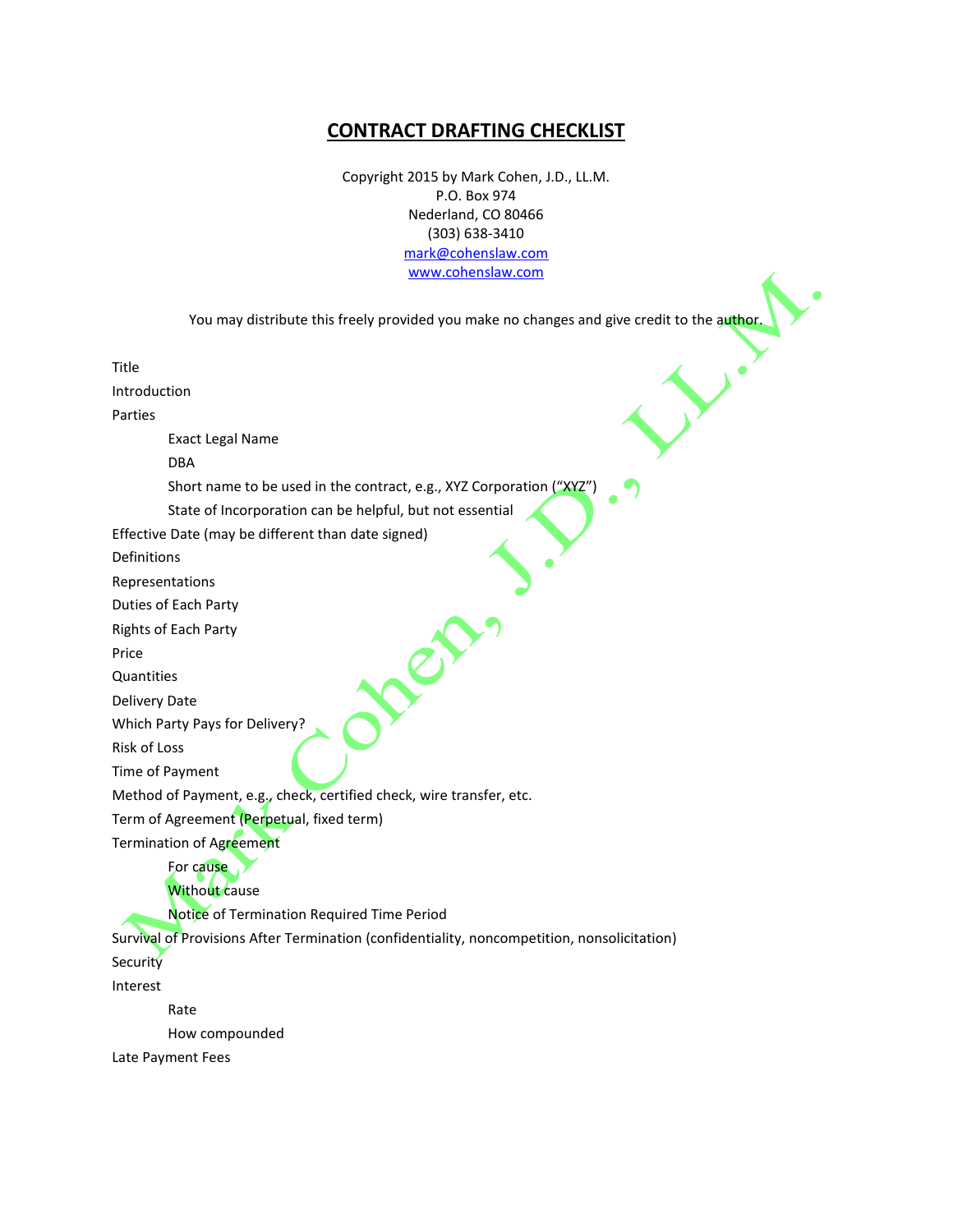Insurance

Types and levels of coverage

Providing proof of coverage

Requiring notice if coverage is cancelled

Exclusivity (franchise agreements, distributorship agreements, etc.)

Risk of Loss

Conditions Precedent

Conditions Subsequent

Statutorily Required Language (Example: Equine Liability Statute)

Indemnification (one way or mutual?)

Independent Contractor Provisions

Notice and Opportunity to Cure

Warranties

Disclaimer of Warranties

Forum Selection / Venue

Governing Law

Dispute Resolution

Arbitration

Mediation

Limits on length of mediation or arbitration

Who pays for arbitration or mediation?

Who will be the arbitrator or mediator?

Waiver of Jury

Attorney's Fees, Expense, and Costs

Limitations on Liability (State that the limitation is reasonable and enables the party to provide the good or service at the agreed price). *Core-Mark Midcontinent, Inc. v. Sonitrol Corp*., 300 P.3d 963 (Colo. App. 2012)

Liquidated Damages Non-Assignability Default Taxes Property taxes Sales taxes Income taxes Allocation of purchase price (IRS Form 8594) Confidentiality Personal Guaranty Invalidity / Severability Reading / Review of Counsel Voluntary Agreement Integration / Merger Clause Modification